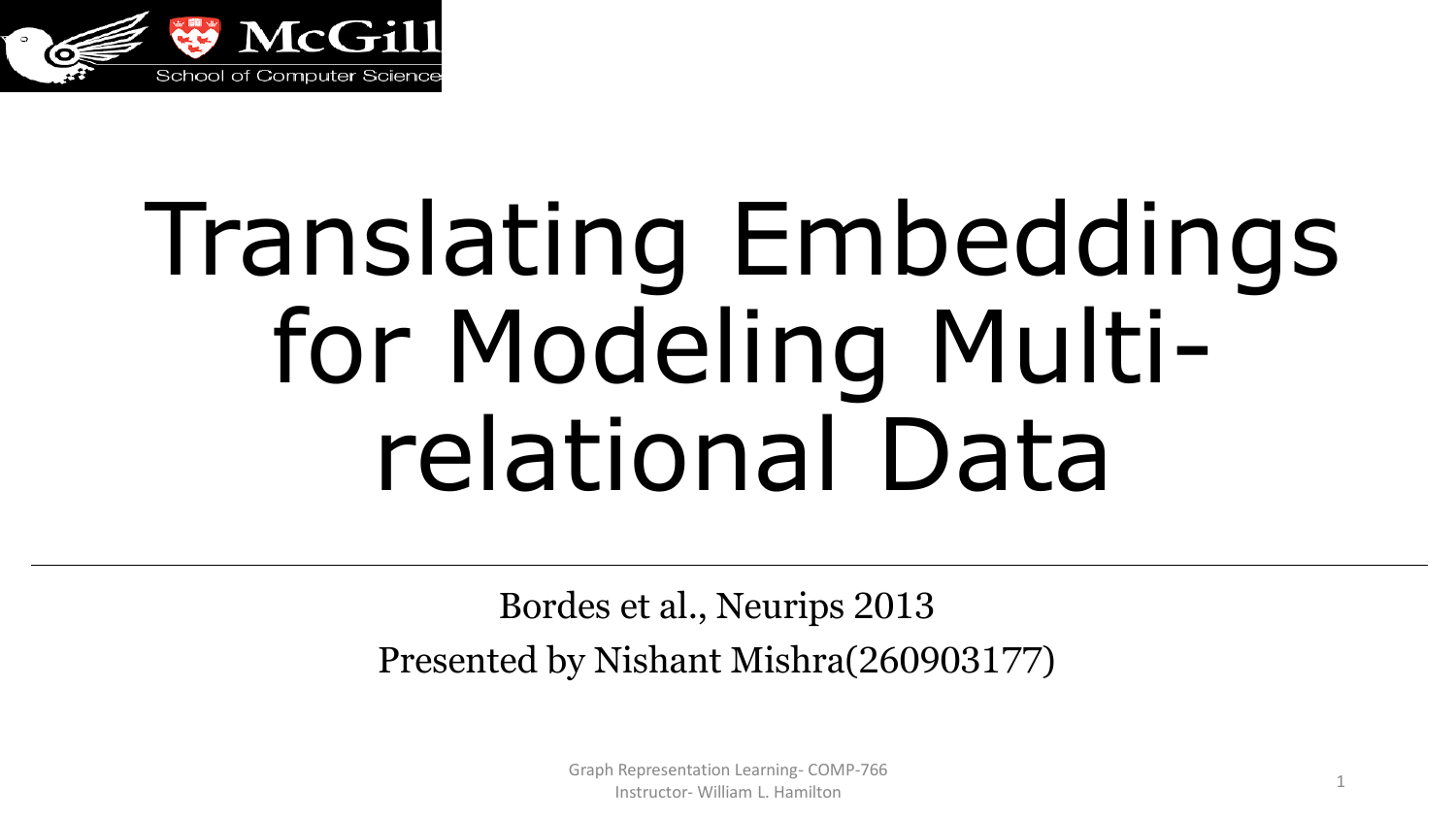

# Outline

- INTRODUCTION
- METHODOLOGY
- EVALUATION AND RESULTS
- DISCUSSION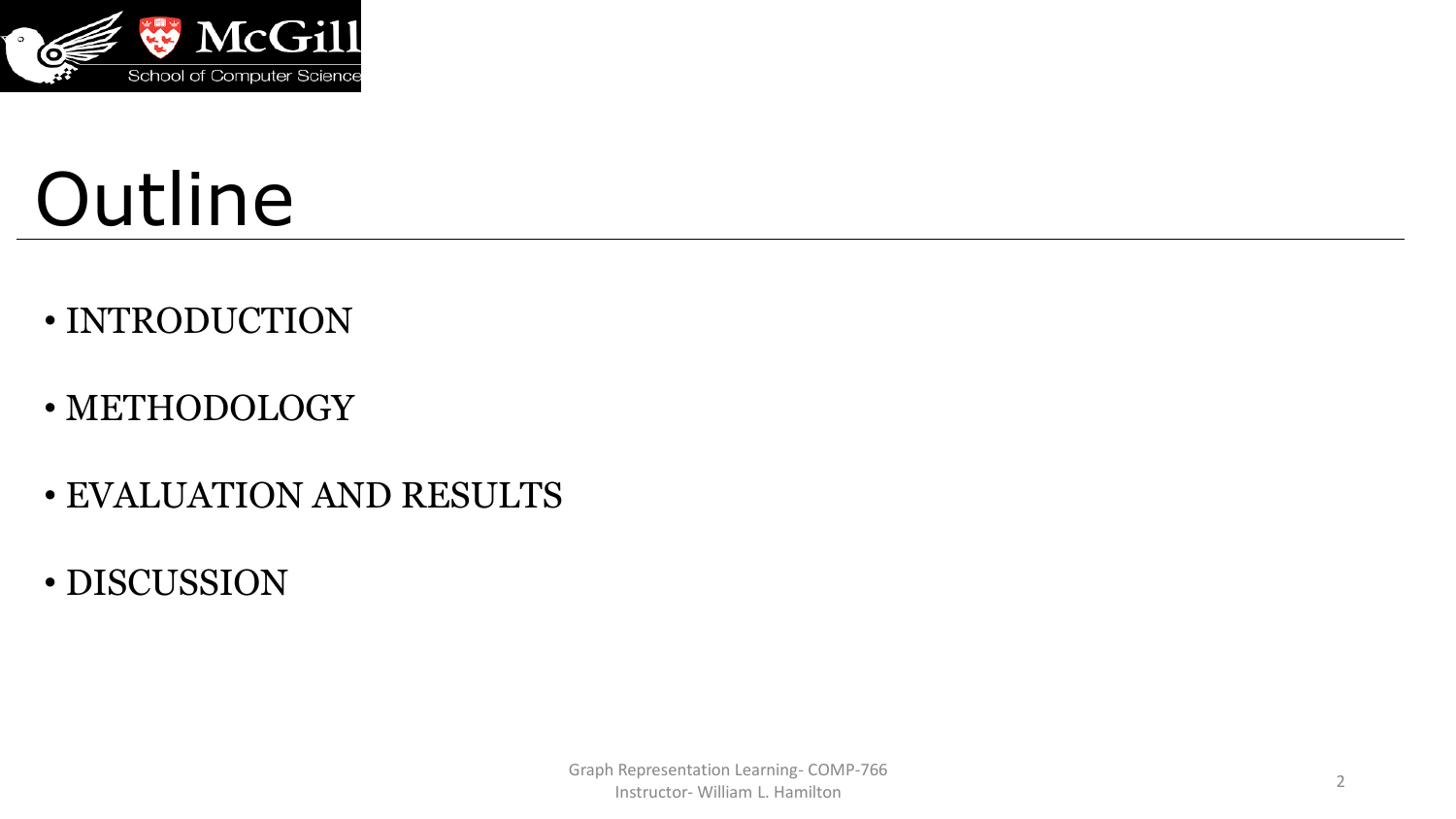

#### CONTEXT/BACKGROUND

Knowledge Graphs are directed multi-relational graph which represent facts using entitities and different relations between them

KGs have massive real world applications such as information retrieval, semantic parsing, social network analysis etc. E.g. Freebase, Dbpedia, wordnet.

Each edge is of the form of a triplet (head,label,tail), also called a fact, which indicates that there exists a relationship of name label between the entities head and tail.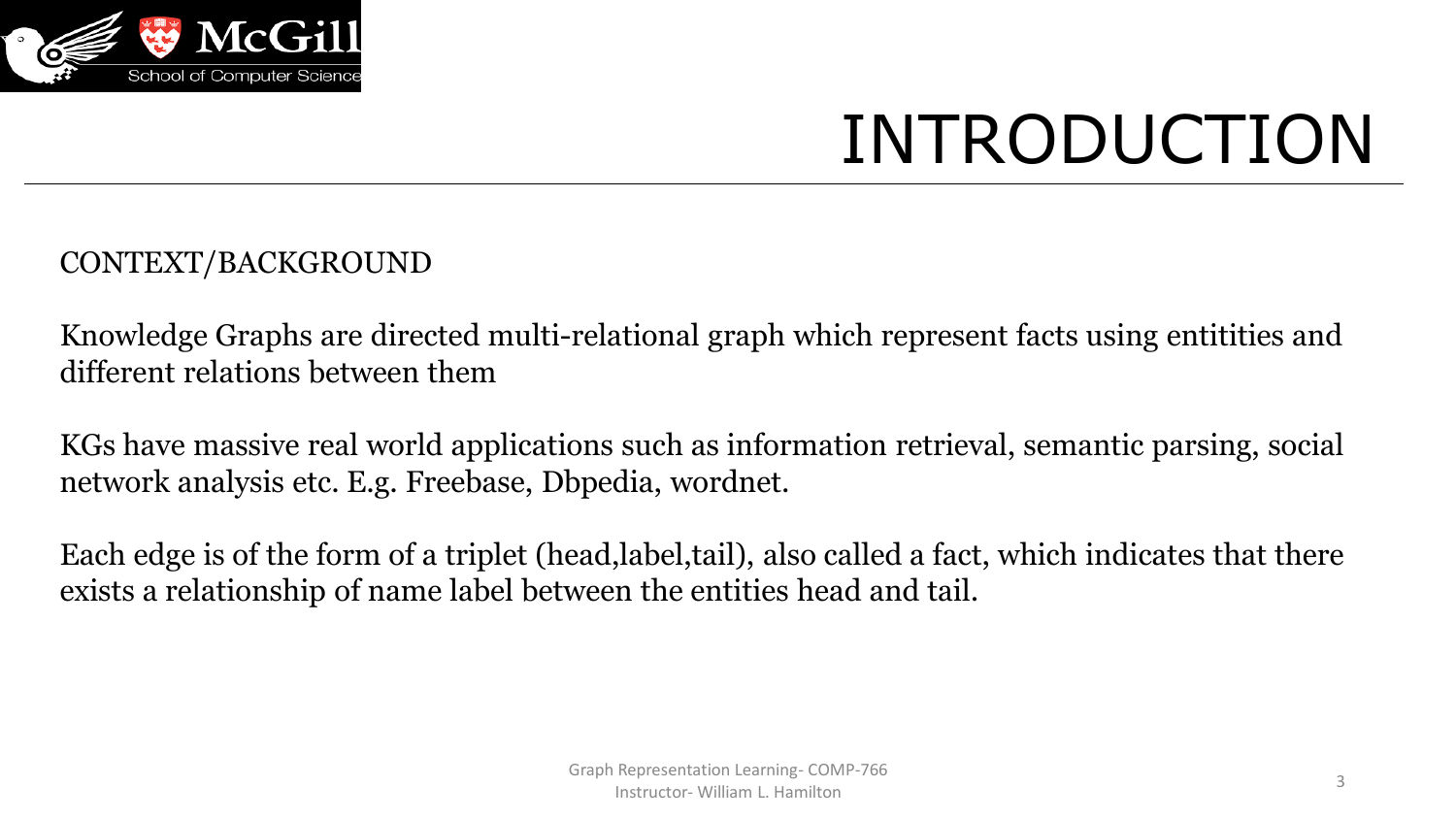

#### PROBLEM/MOTIVATION

This paper deals with the problem of Knowledge Graph Embedding.

KGs are are symbolic in nature and hence it is difficult to manipulate them and perform computation.

The key idea is to embed components of a KG into continuous vector spaces, to simplify the manipulation while preserving the inherent structure of the KG.

This facilitates their use in a number of downstream tasks such as KG completion, node classification etc.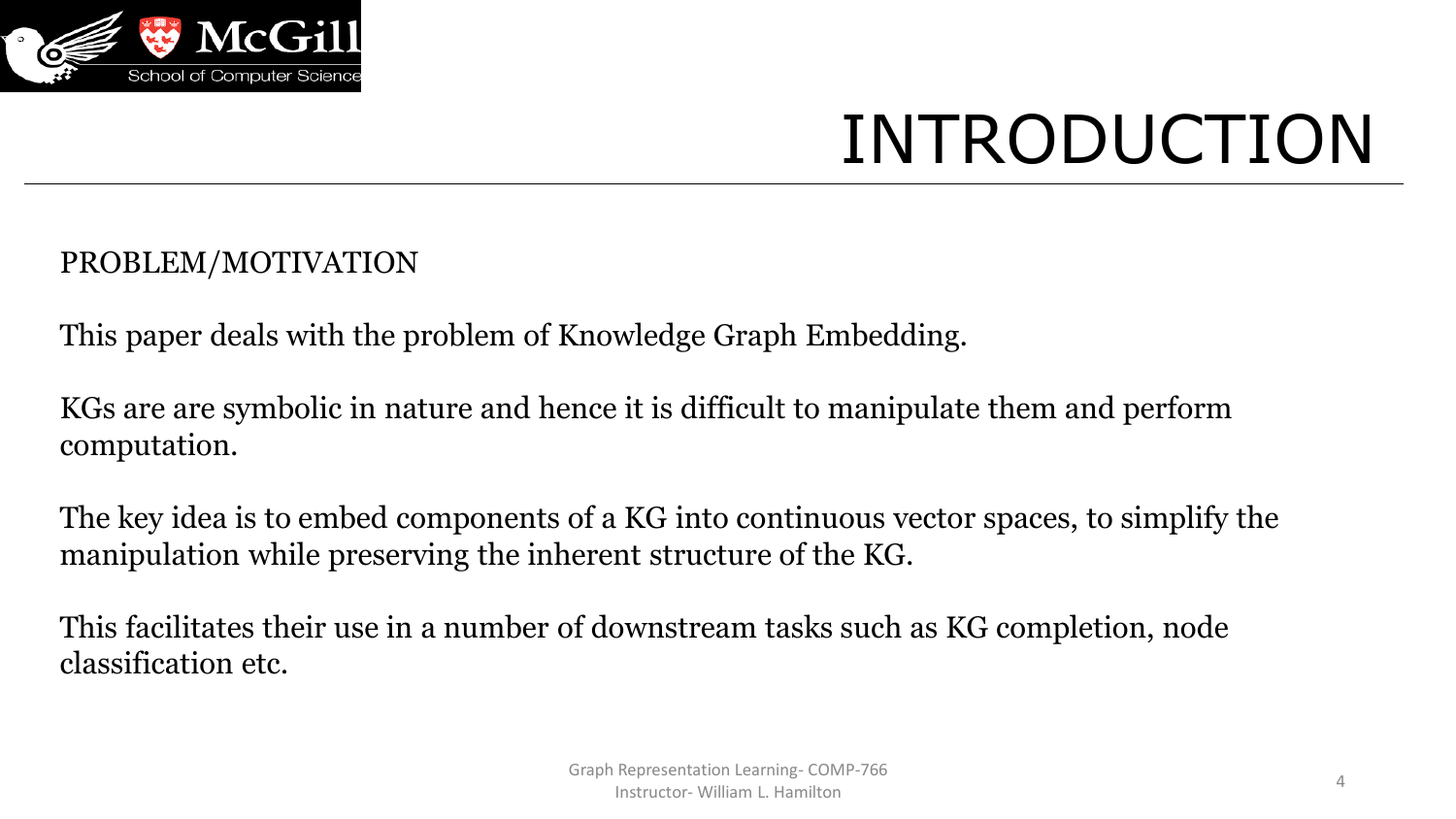

What's TransE?

The paper proposes the Translating Embeddings(transE), a method to solve this problem

TransE models relation embeddings by interpreting them as translations operating on the low dimensional entities embeddings.

The basic notion is highly intuitive as it can easily be represented geometrically in the form of vector translations.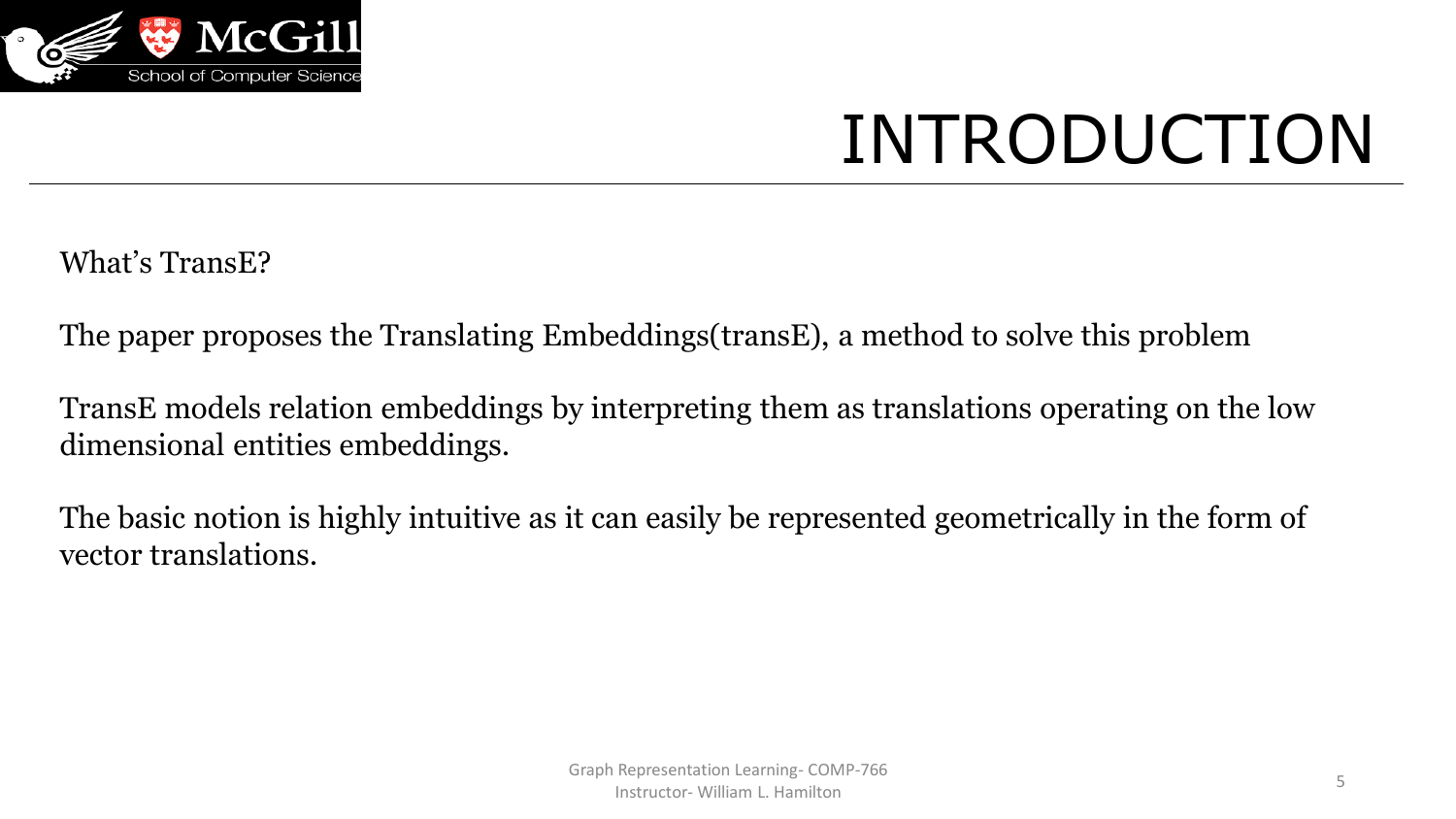



If the fact(h,r,t) holds, then the embedding of the tail entity(t) should be close to the embedding of the head entity(h) plus some vector that depends on the relationship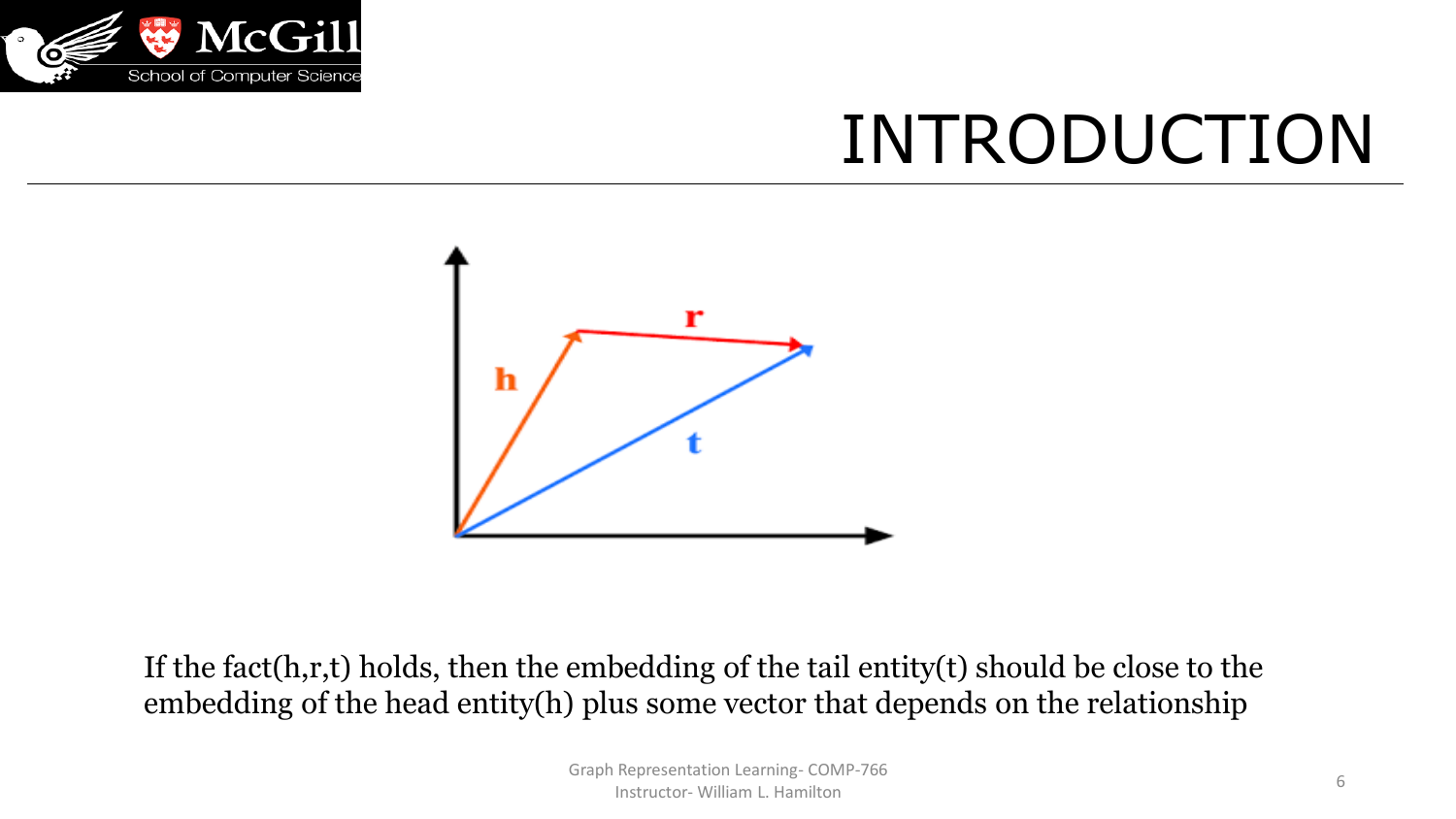

Why TransE?

Translations are natural transformations for modeling hierarchical data, which are common in KGs.

Light parametrization leads to better scalability allowing training on large amount of data.

Also takes inspiration from Mikolov et al's seminal paper word2vec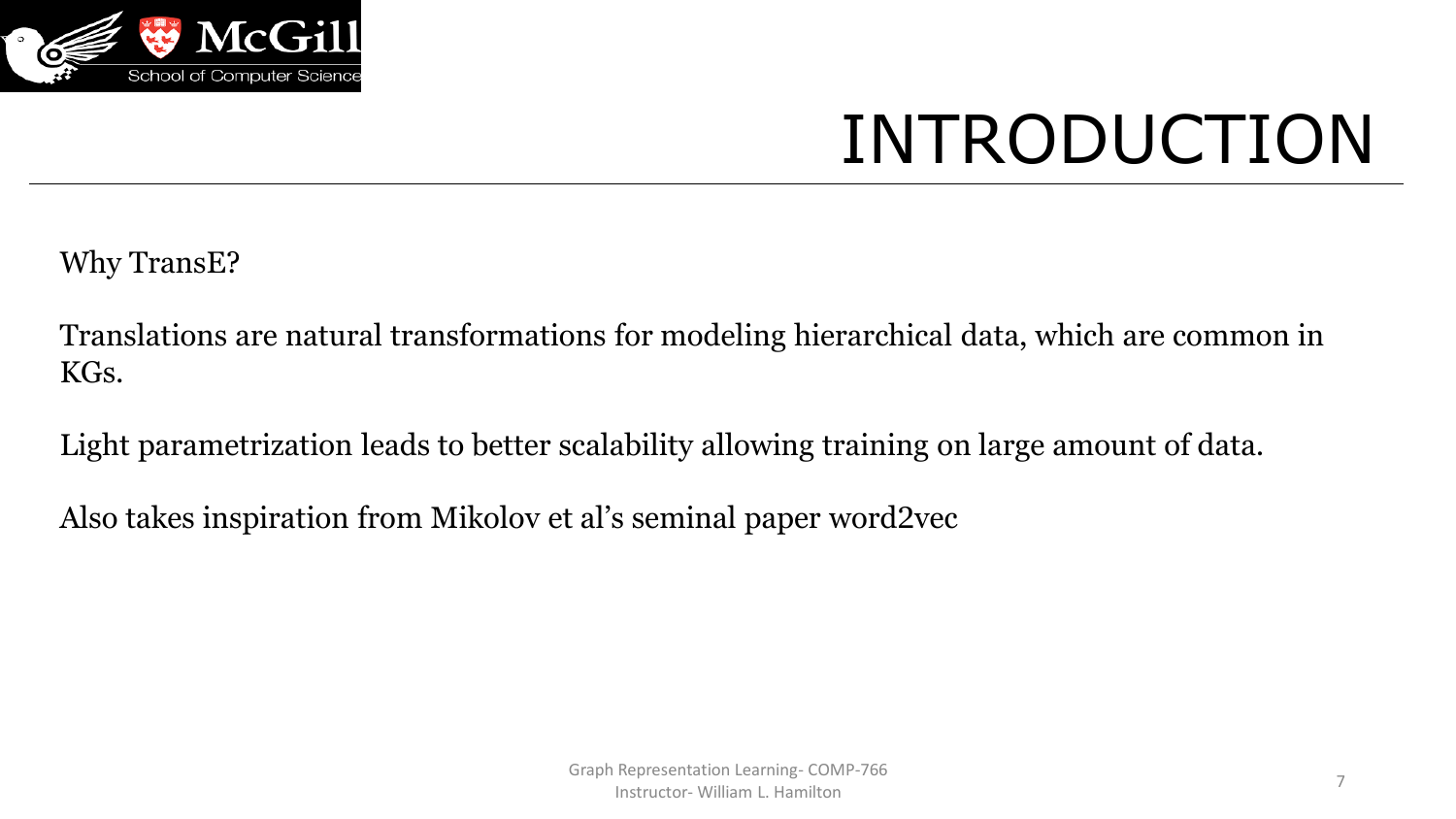

#### METHODOLOGY

This is represented by the following margin based ranking criteria, used as the objective function for training

$$
\mathcal{L} = \sum_{(h,\ell,t) \in S} \sum_{(h',\ell,t') \in S'_{(h,\ell,t)}} [\gamma + d(h+\ell,t) - d(h'+\ell,t')]_+
$$

Where d is a dissimilarity measure (L1 or L2 norm),  $\gamma > 0$  is a margin hyperparameter.

The corrupted triplets were constructed using the below equation, with either head or tail replaced from original training triplets

$$
S'_{(h,\ell,t)} = \{(h',\ell,t)|h' \in E\} \cup \{(h,\ell,t')|t' \in E\}.
$$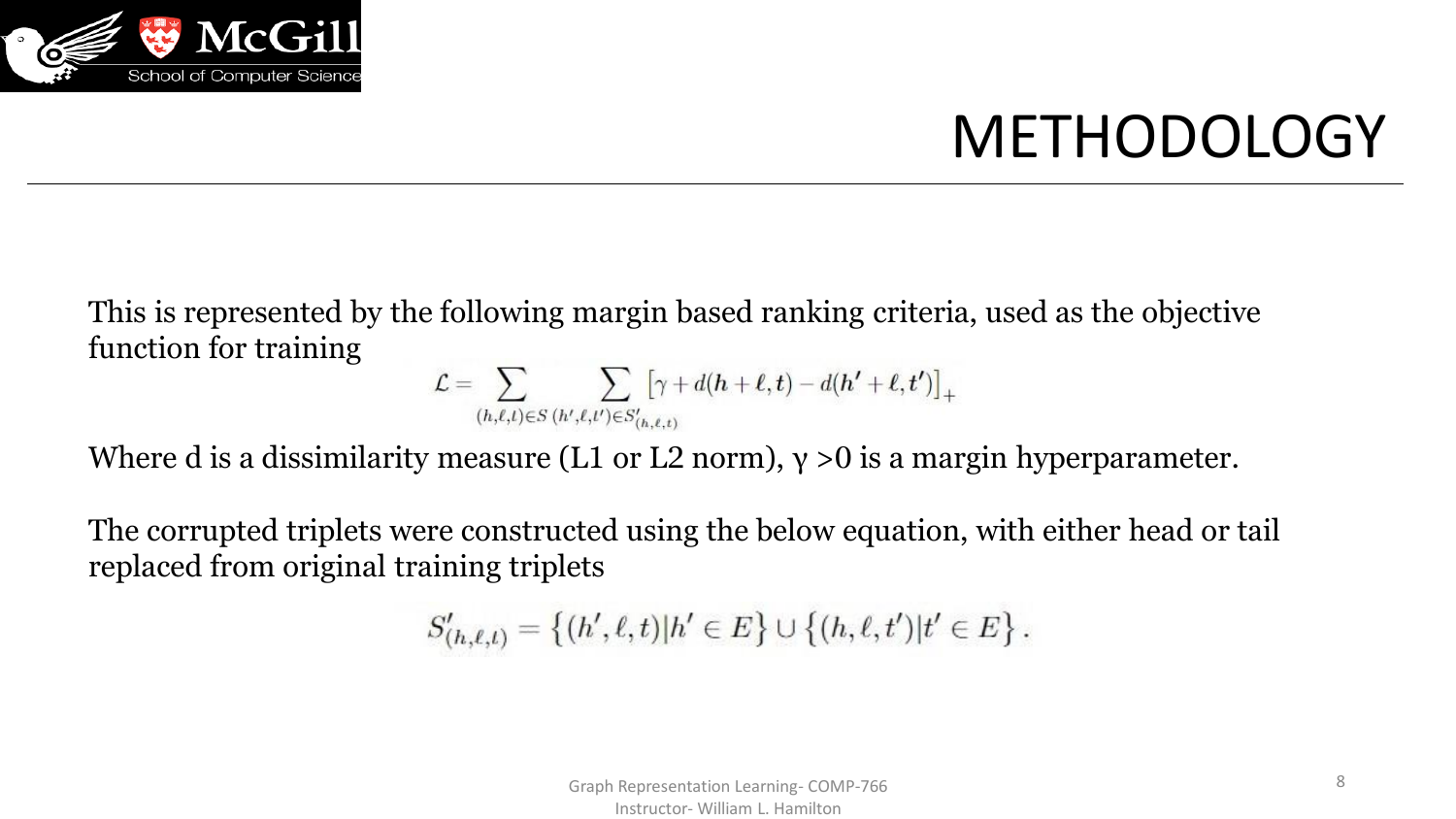

#### METHODOLOGY

The entities are normalised in order to ensure that the training process does not trivially minimize L The optimization is carried out using a mini batch gradient descent update

The algorithm is stopped based on its performance on a validation set.

For a given entity, its embedding vector is the same when the entity appears as the head or as the tail of a triplet.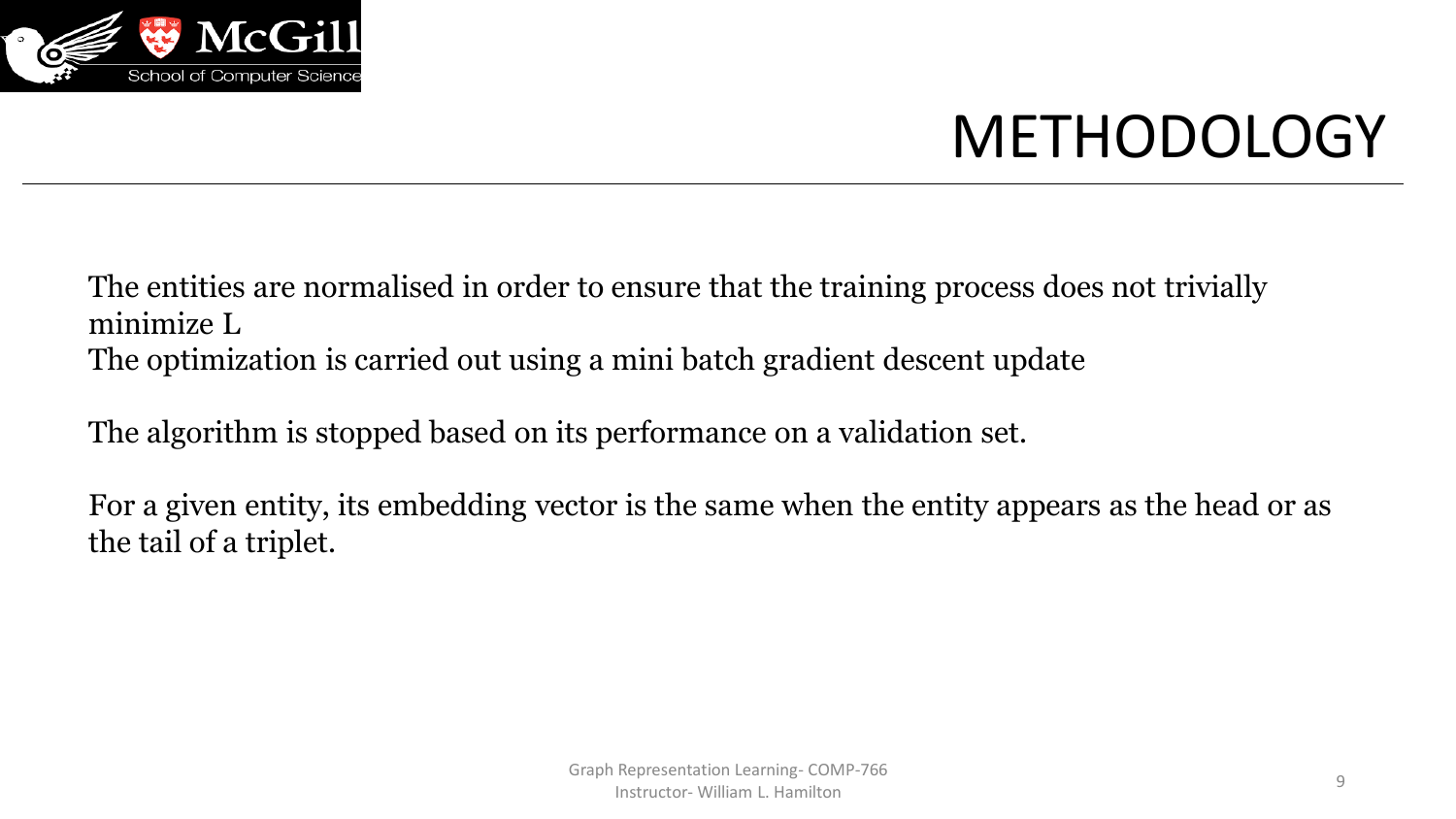

**Algorithm 1 Learning TransE** 

**input** Training set  $S = \{(h, \ell, t)\}\$ , entities and rel. sets E and L, margin  $\gamma$ , embeddings dim. k. 1: **initialize**  $\ell \leftarrow$  uniform $\left(-\frac{6}{\sqrt{k}}, \frac{6}{\sqrt{k}}\right)$  for each  $\ell \in L$  $\ell \leftarrow \ell / \|\ell\|$  for each  $\ell \in L$  $2:$  $\mathbf{e} \leftarrow \text{uniform}(-\frac{6}{\sqrt{k}}, \frac{6}{\sqrt{k}})$  for each entity  $e \in E$  $3:$  $4: **loop**$  $\mathbf{e} \leftarrow \mathbf{e} / ||\mathbf{e}||$  for each entity  $e \in E$  $5:$  $S_{batch} \leftarrow$ sample $(S, b)$  // sample a minibatch of size b  $6:$  $T_{batch} \leftarrow \emptyset$  // initialize the set of pairs of triplets  $7:$ **for**  $(h, \ell, t) \in S_{batch}$  do 8:  $(h', \ell, t') \leftarrow$ sample $(S'_{(h, \ell, t)})$  // sample a corrupted triplet  $9:$  $T_{batch} \leftarrow T_{batch} \cup \{(h, \ell, t), (h', \ell, t')\}$  $10:$ end for  $11:$ Update embeddings w.r.t.  $\nabla[\gamma + d(\mathbf{h} + \ell, t) - d(\mathbf{h}' + \ell, t')]_{+}$  $12:$  $((h,\ell,t),(h',\ell,t'))$  $\in T_{batch}$ 

# METHODOLOGY

TRAINING

 $13:$  end loop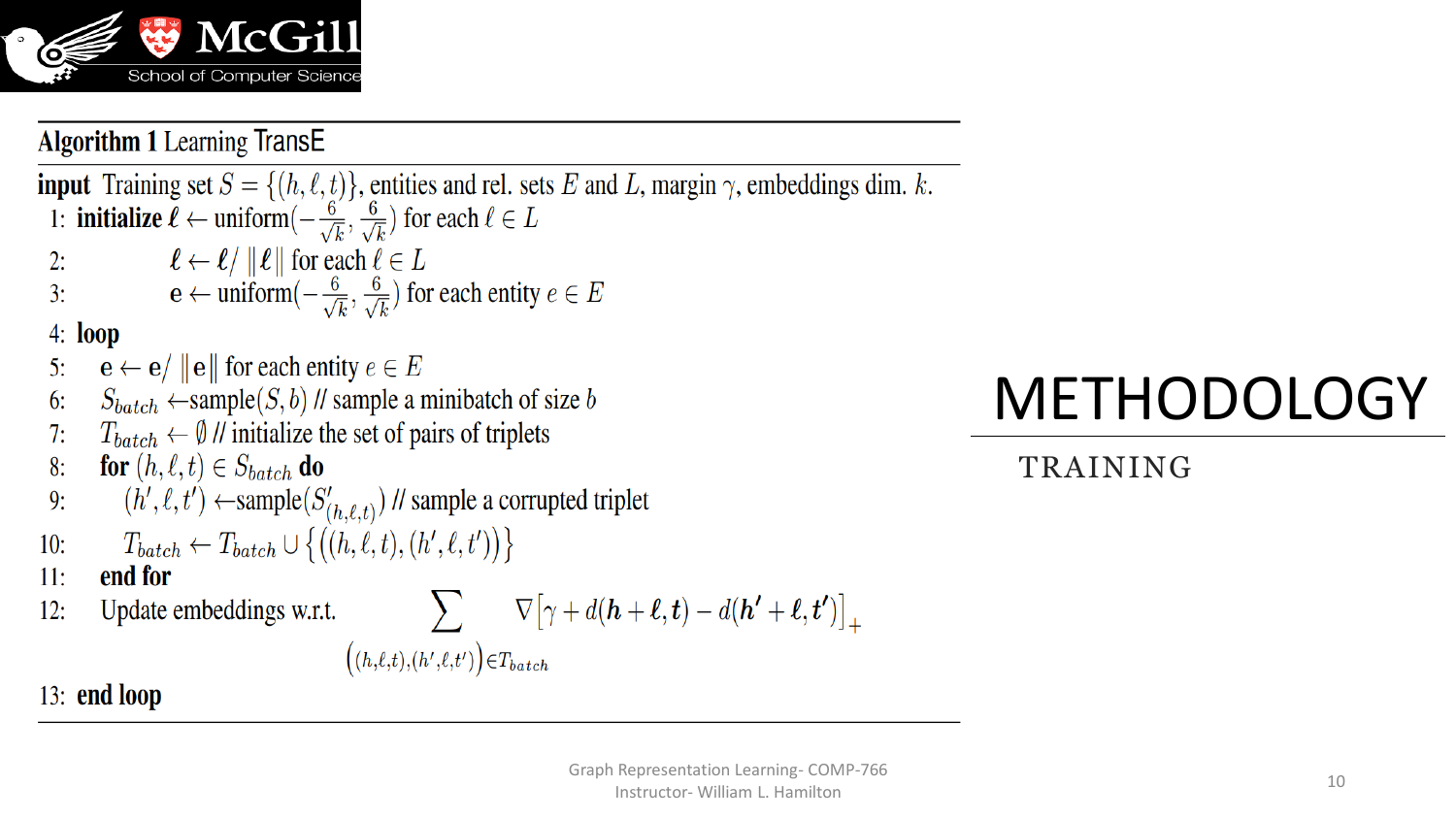

The evaluation task was basically Link prediction i.e predicting a given entity that is related to another entity by a particular relation.

For each test triplet, the head was replaced with all the entities in the dictionary. Dissimilarities (or energies) of those corrupted triplets are first computed by the model and then sorted by ascending order; the rank of the correct entity is finally stored.

This was repeated by replacing the tails and mean of the ranks of correct triplet was stored.

Another metric apart from mean rank was the hits@10 which basically denotes the number of times the correct triplet was among the top 10 ranked ones.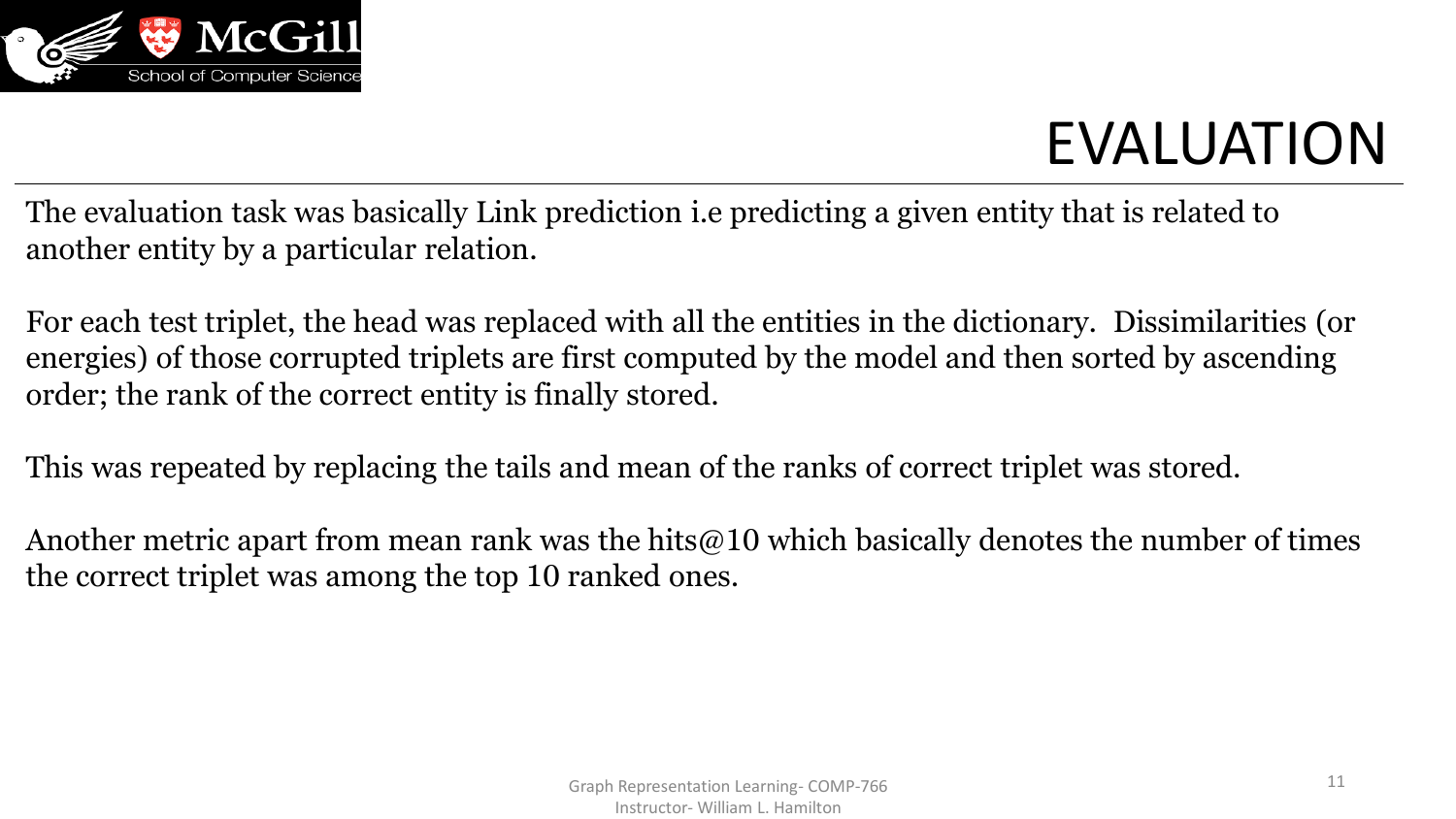

TransE, is evaluated on data extracted from Wordnet and Freebase15 against several recent methods from the literature which were shown to achieve the best current performance.

Additionally a separate large dataset was created called FB1M to test scalability

The hyperparameters were learning rate, the margin(γ), the embedding dimensions (20 or 50), and dissimilarity measure(L1 or L2)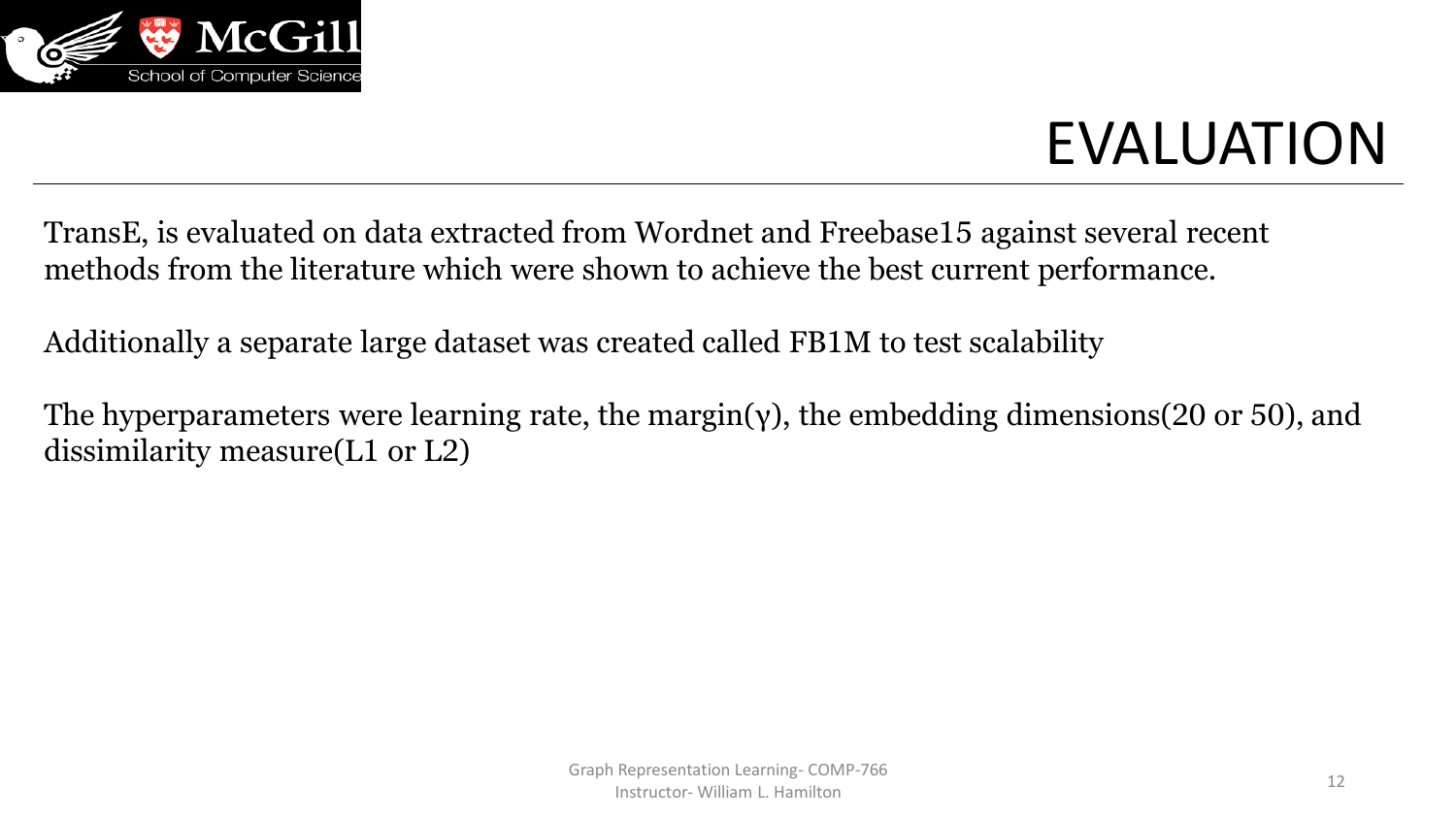

| <b>DATASET</b>                  | WN               |       |                  |       | <b>FB15K</b>     |       |                  |       | FB1M             |                          |
|---------------------------------|------------------|-------|------------------|-------|------------------|-------|------------------|-------|------------------|--------------------------|
| <b>METRIC</b>                   | <b>MEAN RANK</b> |       | HITS @ 10 $(\%)$ |       | <b>MEAN RANK</b> |       | HITS @ 10 $(\%)$ |       | <b>MEAN RANK</b> | HITS @ $10(%)$           |
| Eval. setting                   | Raw              | Filt. | Raw              | Filt. | Raw              | Filt. | Raw              | Filt. | Raw              | Raw                      |
| Unstructured  2                 | 315              | 304   | 35.3             | 38.2  | .074             | 979   | 4.5              | 6.3   | 15,139           | 2.9                      |
| RESCAL <sub>111</sub>           | 1.180            | 1.163 | 37.2             | 52.8  | 828              | 683   | 28.4             | 44.1  |                  |                          |
| SE[3]                           | 1.011            | 985   | 68.5             | 80.5  | 273              | 162   | 28.8             | 39.8  | 22.044           | 17.5                     |
| $ \text{SME}(\text{LINEAR}) 2 $ | 545              | 533   | 65.1             | 74.1  | 274              | 154   | 30.7             | 40.8  |                  | $\overline{\phantom{a}}$ |
| SME(BILINEAR) 2                 | 526              | 509   | 54.7             | 61.3  | 284              | 158   | 31.3             | 41.3  | ÷.               | 2                        |
| LFM[6]                          | 469              | 456   | 71.4             | 81.6  | 283              | 164   | 26.0             | 33.1  |                  |                          |
| TransE                          | 263              | 251   | 75.4             | 89.2  | 243              | 125   | 34.9             | 47.1  | 14,615           | 34.0                     |

Table 3: Link prediction results. Test performance of the different methods.

TransE, outperforms all counterparts on all metrics, usually with a wide margin, and reaches some promising absolute performance scores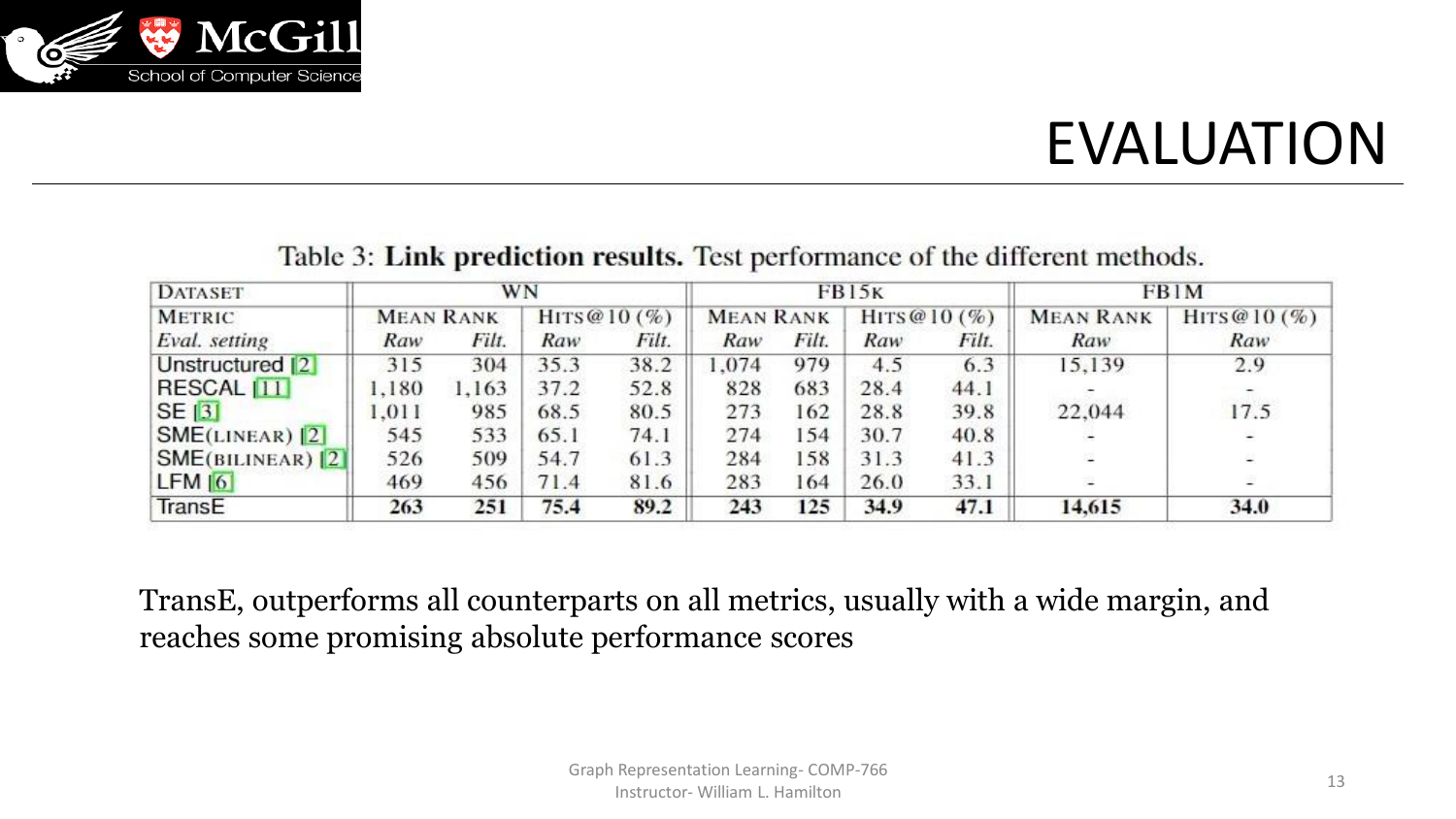

A further test of generality was also conducted to see how well the different methods learn embeddings of new unseen relations.



As can be seen TransE was the fastest learner requiring the least number of training triplets with the new relations to converge to better rank.